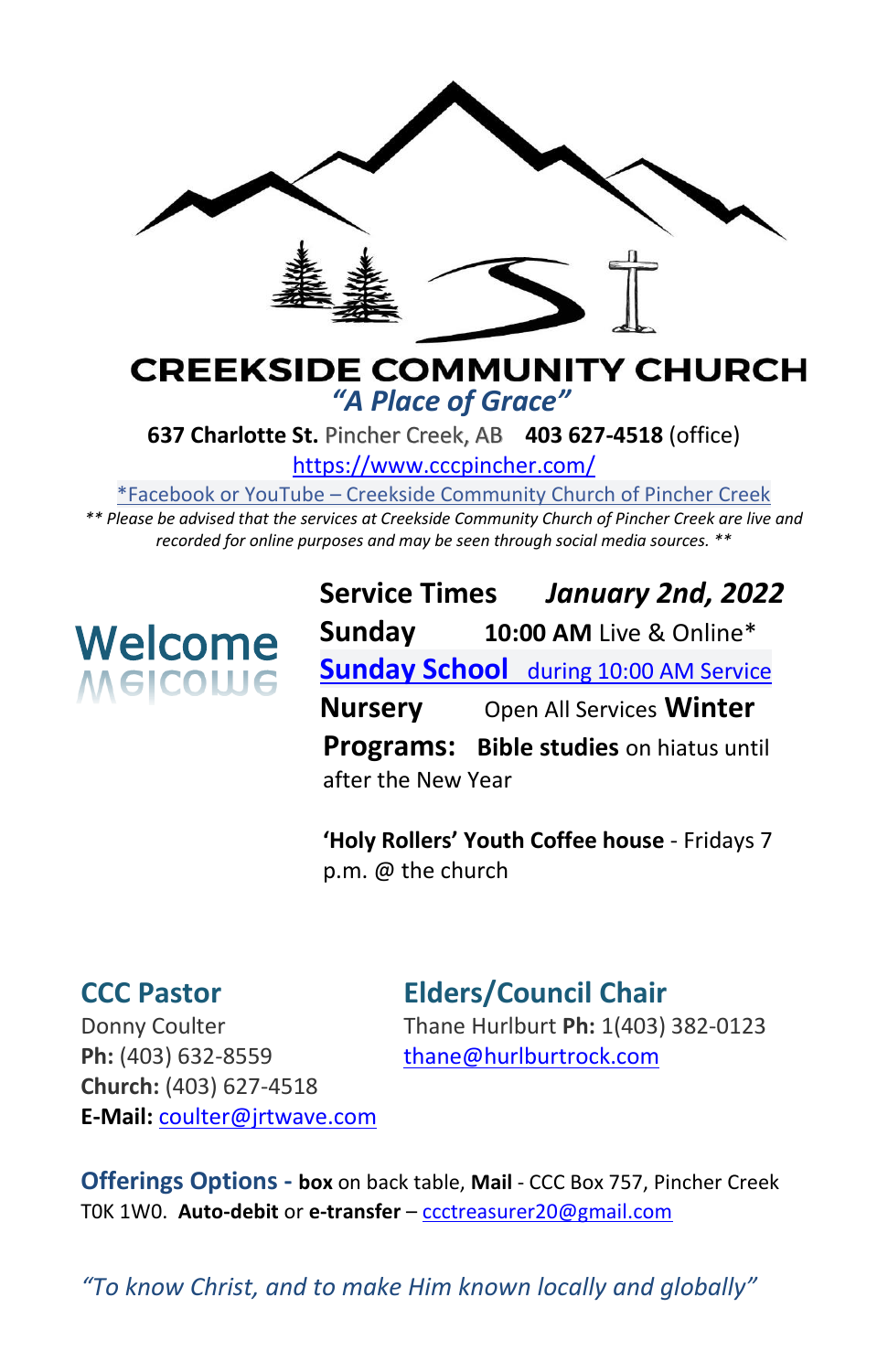**Benevolent offering** - box also on back table or add to your auto debit **Ministries & Outreach** 

**Community** Joy Hurlburt *Deacon, Congregational Care 403 330-5399* [joy@hurlburtrock.com](mailto:joy@hurlburtrock.com)

**Missions** – 'your name'? - please speak to Pastor Donny

**Prayer Needs** Pastor Donny

**Youth Ministry 'Holy Rollers' Youth**

Leaders: Chelsea & Eli Barton **Ph: 403-795-2733**

## **Today's Service**

**Welcome and Announcements** *Thane Hurlburt & Pastor Donny*

- $\downarrow$  Women's Tuesday bible study begins 1:30PM on Jan 11. See Linda Friesen
- $\downarrow$  Holy Rollers Coffee House begins Friday January 7 at 7pm
- **Looks like a snowy year ahead! Here is the Snow removal schedule for those signed up. Tell them thanks when you come in some day and the walk is cleared!**
	- **Jan 3-9 Randy B, Sherry A, Logan D**
	- **Jan 10-16 Ray D, Dan B, Daryl W**
	- **Jan 17-23 Jeff D, Peter G, Tony O**
	- **Jan 24-30 Daryl W, George R**

#### **Worship through Music** *Dana*

*We Have Been Raised Glory to God Forever All Glory Be to Christ Heart of Worship*

#### **through Prayer and Praise** *Led by Thane & Pastor Donny*

- $\downarrow$  Pray for wisdom for each of us at this special time regarding travel and get-togethers
- $\downarrow$  Pray for the elders as they vision ahead for the new year's ministries and outreach.
- $\frac{1}{2}$  Pray for a renewed sense of need around missions
- **Prayer for prayer warriors to rise up**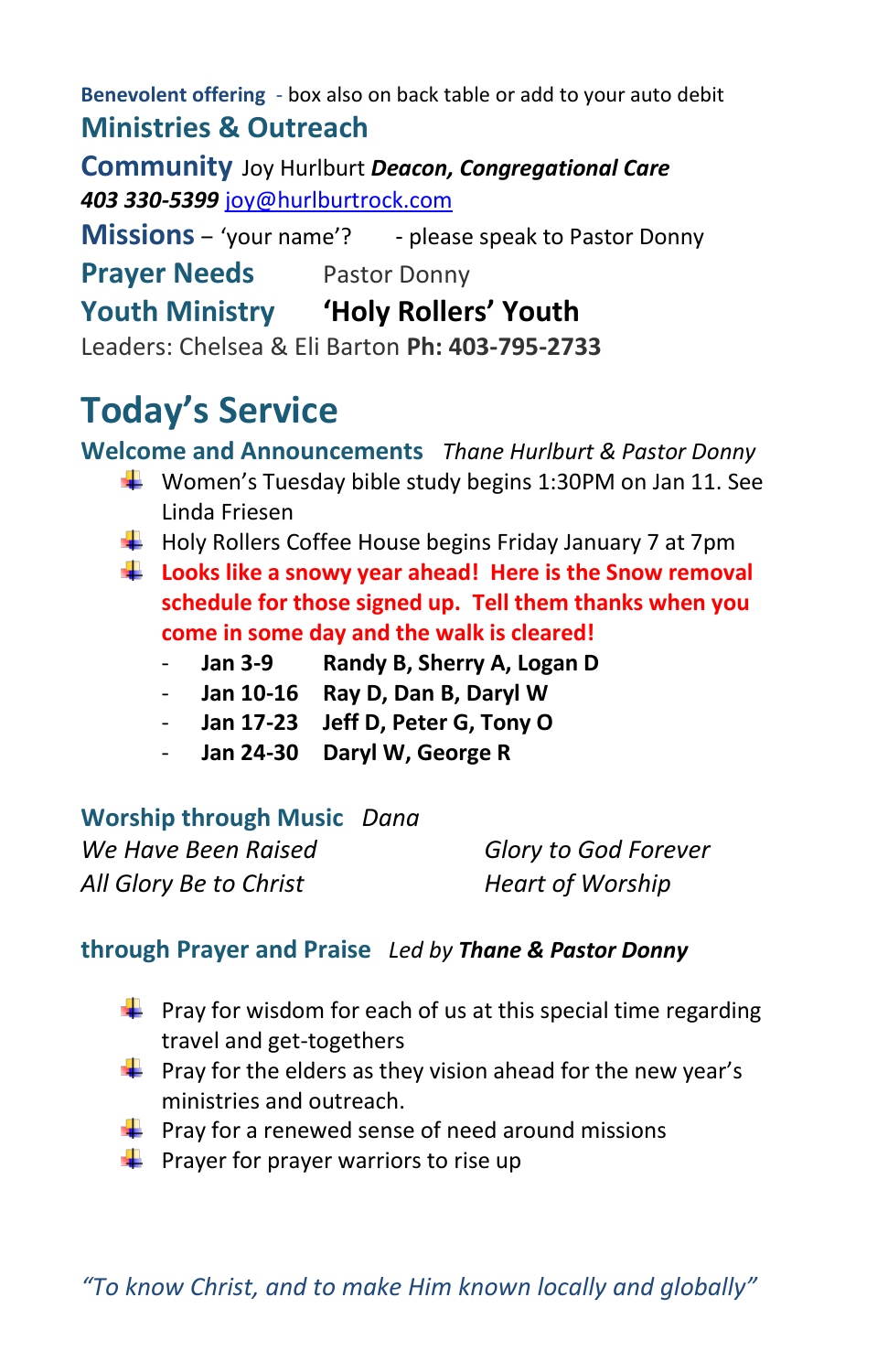#### **Today's Message Notes . . .**

#### **The 4 Distinctives of the Early Church Acts 2:40-47 A Studying/Teaching Church**

Introduction: There were 4 distinctives that defined the uniqueness of the church. If we are to be different, set apart then we must allow these distinctives to reign in the life of the church.

1. Doctrine (teachings) 2. Fewllowship 3. Worhsip 4. Prayer

What is a distinctive?

- marking as separate or different **:** serving to distinguish
- I. Distinctive #1 : They were a **studying/teaching** church Acts 2:42
	- 1. Continued to be strong towards give dedication/devotion to the Apostles DOCTRINE
		- 2. Doctrine simply means the teachings of God
		- 3. To LEARN the teachings of God we have to STUDY the teachings of God!
			- a. Romans 12:1-2 –
			- b. Colosians  $3:10-$
			- c. I Peter  $1:13$  –
			- d. Hosea  $4:6-$

#### **The POWER to LIVE comes from your KNOWLEDGE of the Word energized by the Holy Spirit!**

**We DO NOT need to be entertained – wowed – knocked off your rocker – woken up – WHAT we need is to study and be TAUGHT the WORD!**

I Timothy 4:16

- 4. Take heed keep a close watch
- 5. CONTINUE in doctrine Stay over persevere in doctrine!

If you want to know how to deal with the get your **head/heart in the Word of God – find out what He says then hunker down – stay over on it until it leaks out in how you live**

#### **Practical challenge:**

- 1. Desire the Word
- 2. Live under the authority of the Word